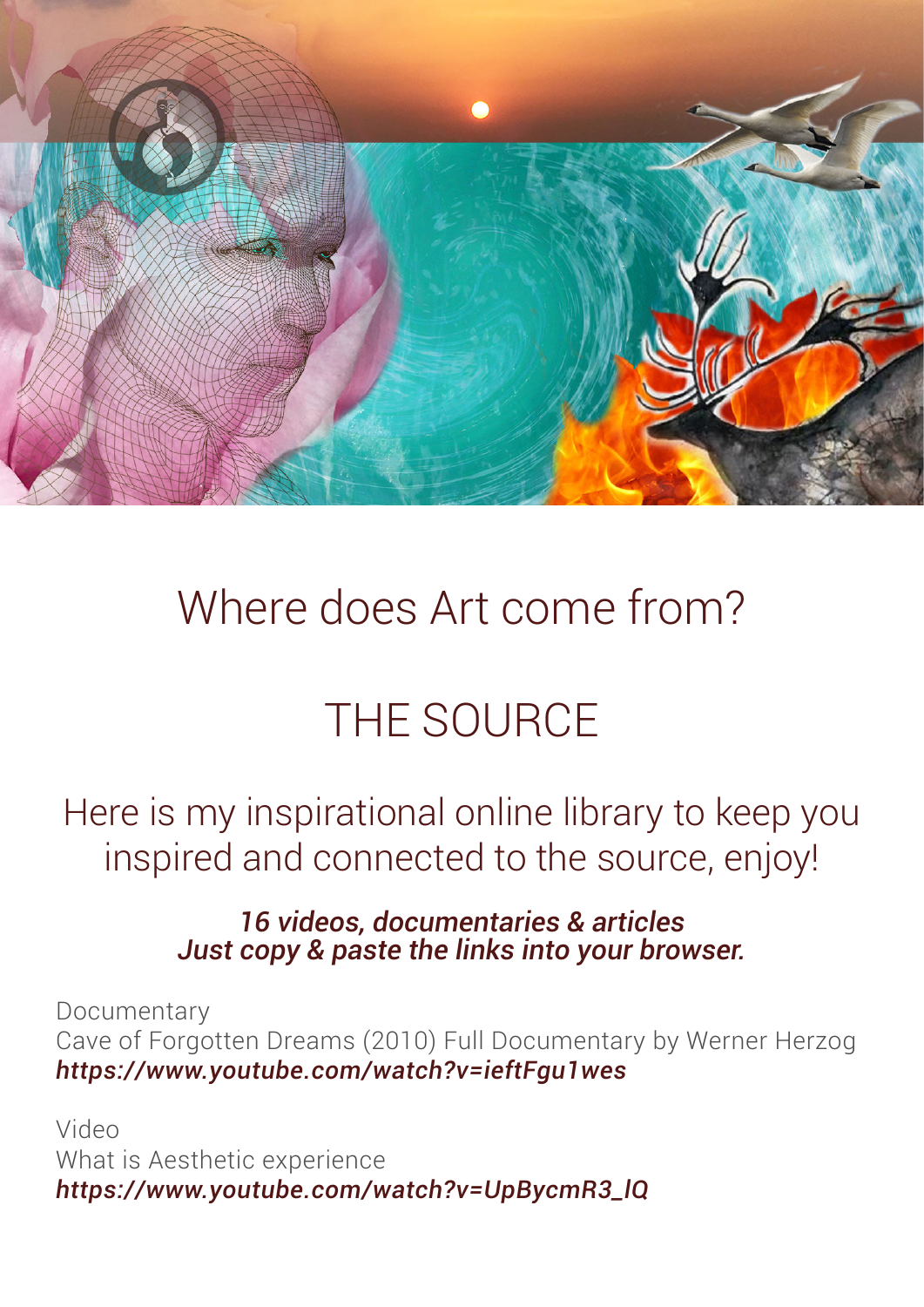TED talk Teaching art or teaching to think like an artist? | Cindy Foley | TEDxColumbus

*https://www.youtube.com/watch?v=ZcFRfJb2ONk*

Documentary The life of Judith Scott, a 62-year-old American sculptor who receives international recognition after living 36 years in a psychiatric institution. *https://www.youtube.com/watch?v=3F\_gqM2WDac*

Article The creative spark & evolution/ National Geographic *https://news.nationalgeographic.com/2017/04/creative-spark-augustin-fuentes-evolution/*

Article Humans Evolved to Be Moved by Art | Smart News | Smithsonian *https://www.smithsonianmag.com/smart-news/en joy-art-thank-evolution-180956209/*

Video How to clean your perceptions *https://www.youtube.com/watch?v=kM4ZHfBE-0g*

Article Cave paintings in Indonesia dating from 40000 bc by BBC *https://www.bbc.com/news/science-environment-29415716*

Video How to escape education's death valley | Sir Ken Robinson *https://www.youtube.com/watch?v=wX78iKhInsc*